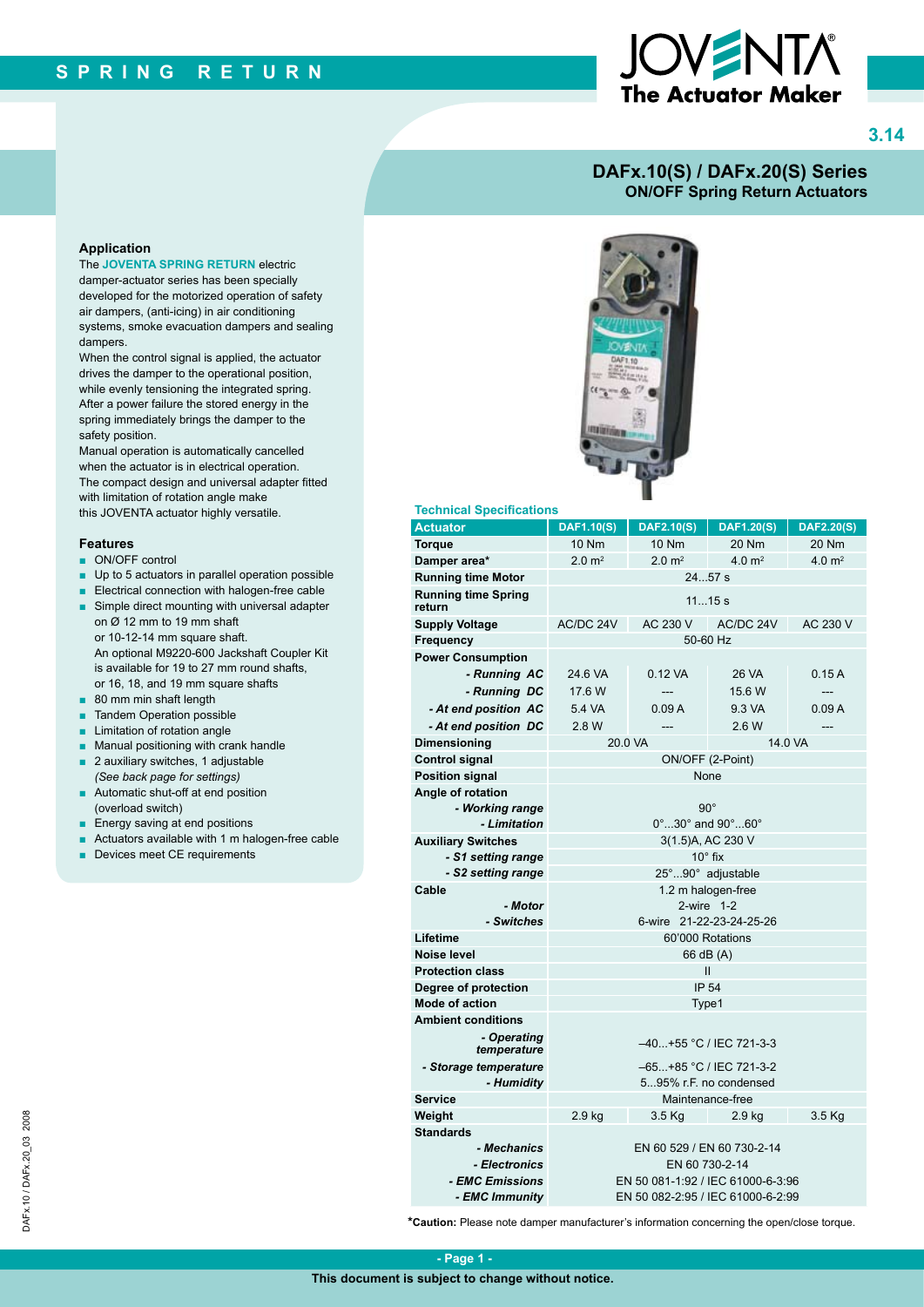# The Actuator Maker

**3.14**

### **DAFx.10(S) / DAFx.20(S) Series ON/OFF Spring Return Actuators**

### **Wiring Diagrams**



## $-51$  $+20$  $10 + 16$ 254 ම  $\otimes$ ЯAF

### **Setting the auxiliary switches**

**Dimensions in mm**

The 10S and 20S models include two integral auxiliary switches with a switch adjuster accessible on either face of the actuator.

The nominal factory setting for auxiliary switch S1 is 11° closing, and the nominal factory setting for auxiliary switch S2 is 81° opening. The switch point of auxiliary switch S1 is fixed.

The switch point of auxiliary switch S2 is independently and continuously adjustable from 25° to 95°. The switching position can be manually changed to any required position by turning the ratchet.



### **Auxiliary Switches (S)**



### **Limitation of rotation angle**

Determine the desired rotation range. If a 65° to 90° rotation range is desired, add one stroke limiting stop. If a 35° to 60° rotation range is desired, add two stroke limiting stops. Mount the stroke stop(s) in the desired position using the two M4 x10 mm selftapping screws provided. Tighten the screws to a torque of 4 Nm. Manually reposition the coupler so that the coupler set screw aligns with the nodule guide that corresponds to the value determined in Step 2. For a rotation range of 65°, mount one stroke limiting stops in the minimum stroke position.



DAFx.10/DAFx.20\_03\_2008 DAFx.10 / DAFx.20\_03 2008